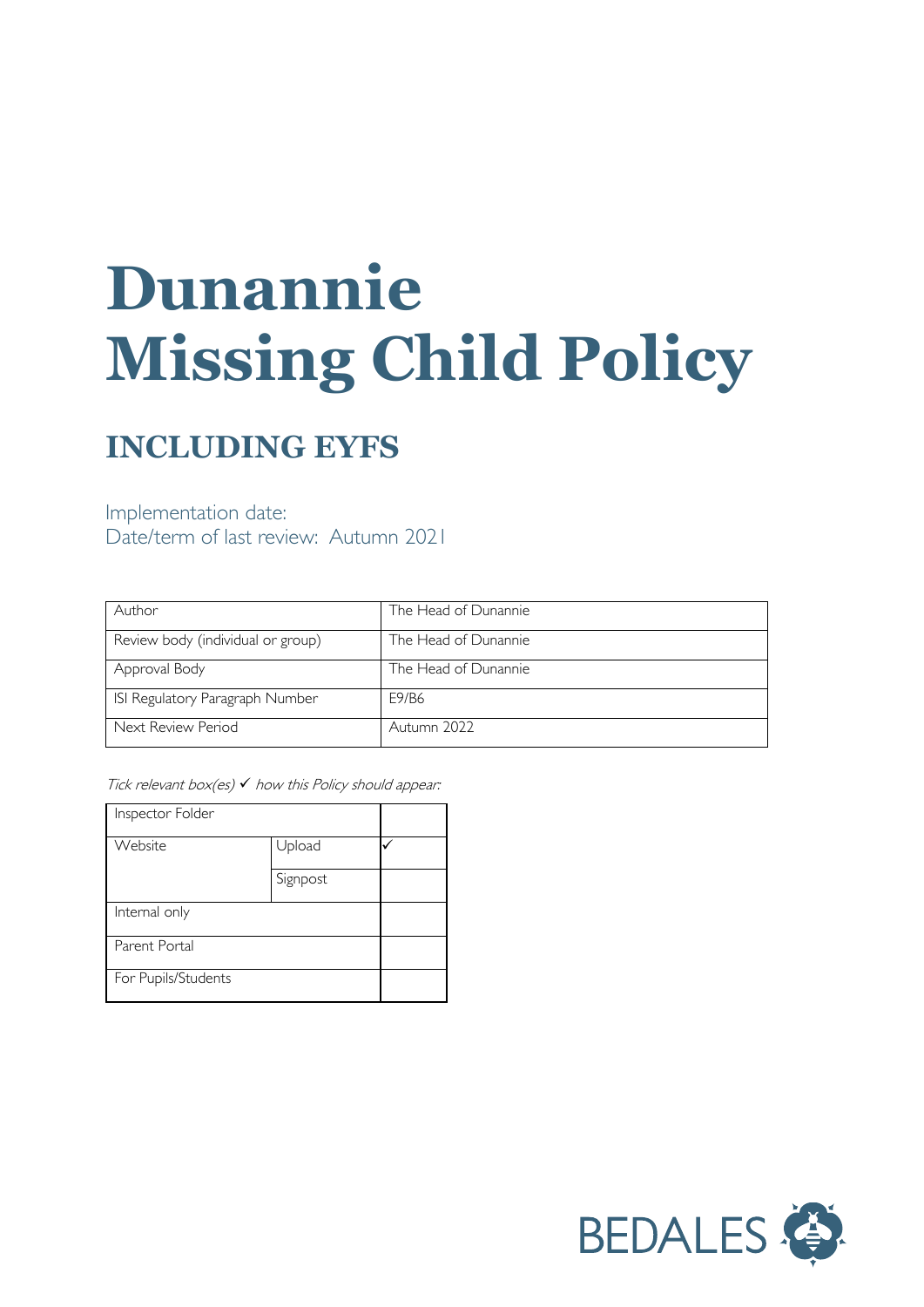# **Dunannie Missing Child Policy**

## **Missing Child Policy**

At Dunannie we do our utmost to ensure the safety and wellbeing of every child in our care. The Designated Safeguarding Lead for Bedales three Schools is Jen Moore and the Deputy Designated Safeguarding Lead with responsibility for Dunannie is Sharon Rose. Natalie Callis is the EYFS Deputy Designated Safeguarding Lead.

## **Prevention**

- A register of attendance is taken by a member of staff in each class at the beginning of the day and after Orchard play. The Nursery staff complete an individualised register for each day. Including a differing list of children for lunch and afternoons where applicable.
- Following morning and Orchard play, class teachers or TA's check that all children are present.
- The Dunannie Office is able to access registration details at all times.
- If a child has not arrived by 9.00am the school office will phone home.
- Parents of late arrivals (including Nursery children) must inform the school office that the child is now in school. (Parents / children need regular reminders of this procedure.) Late arrival information is then added to the registration.
- Children are made aware of the boundaries on the top playground and the Orchard. They are also reminded that gates are not to be climbed.
- Teachers on duty check that all gates 'are' shut before Orchard play begins.
- Regular inspections of the fencing around each play area is made by the Health and Safety Coordinator.
- Children are supervised at all times inside and out. Children are told that they can only play where they can be seen by an adult.
- The school is locked during the day and all visitors must ring the bell to alert the school office. The external doors to the boot room and the staffroom and the internal door between Dunannie and Dunhurst are locked.
- Visitors to the school must sign in at the school office and wear a badge. Unfamiliar visitors are escorted ie: external contractors, and staff are notified.
- On school outings a class list is taken, children are accompanied at all times and regular head counts are taken during the visit. (see Dunannie Educational Visits Policy)